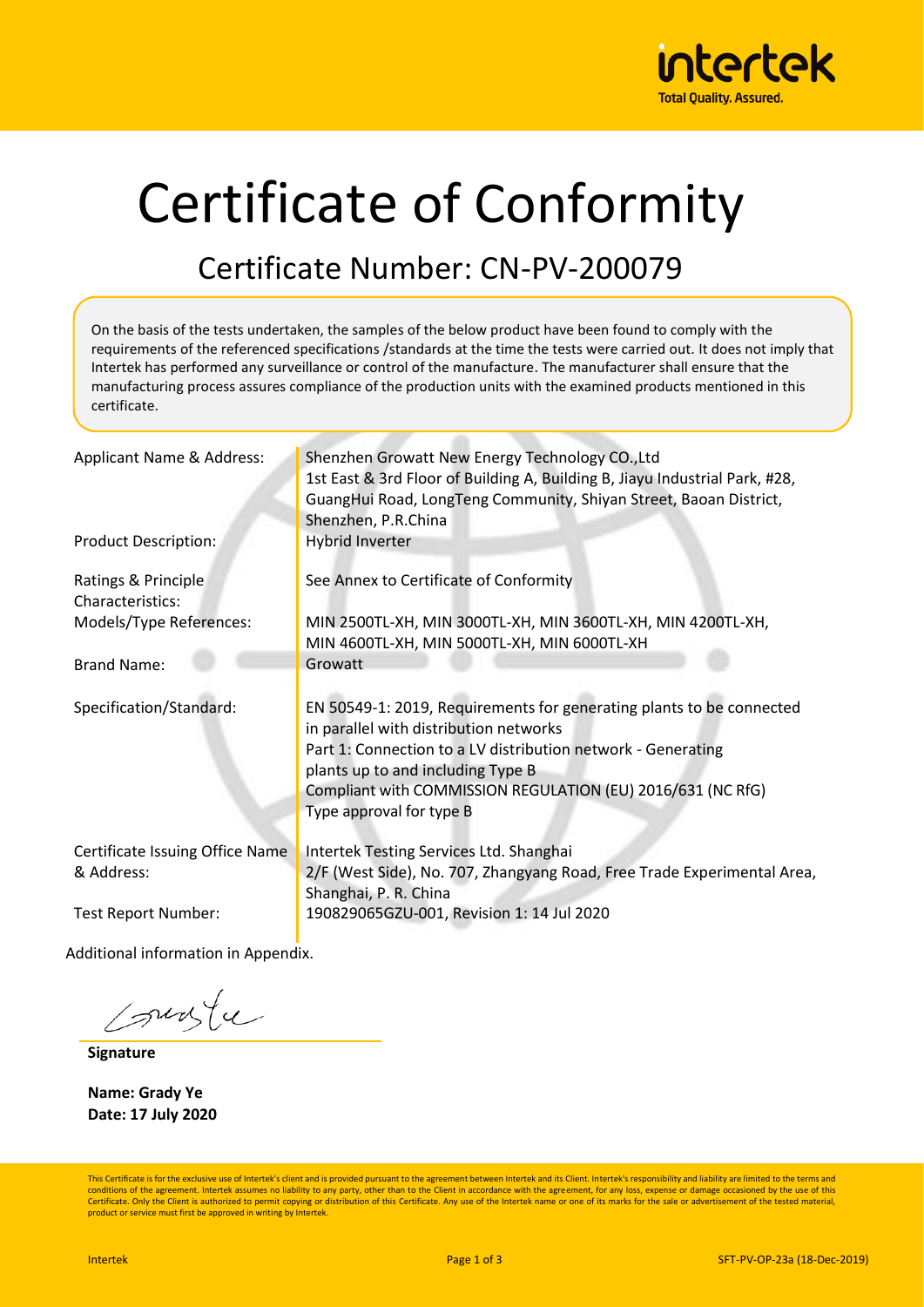

## **APPENDIX: Certificate of Conformity**

#### **This is an Appendix to Certificate of Conformity Number: CN-PV-200079.**

Ratings & Principle Characteristics:

|  | Model                                   | MIN 2500TL-<br>XH             | MIN 3000TL-<br><b>XH</b> | MIN 3600TL-<br>XH | <b>MIN</b><br>4200TL-XH |  |
|--|-----------------------------------------|-------------------------------|--------------------------|-------------------|-------------------------|--|
|  | Max.PV voltage                          | 500 d.c.V                     |                          | 550 d.c.V         |                         |  |
|  | PV voltage range                        | 80-500 d.c.V                  |                          | 80-550 d.c.V      |                         |  |
|  | PV Isc                                  | 16 d.c.A*2                    |                          |                   |                         |  |
|  | Max.input current                       | 12.5 d.c.A*2                  |                          |                   |                         |  |
|  | Max. DC voltage                         | 480 d.c.V                     |                          |                   |                         |  |
|  | DC voltage range                        | 350-480 d.c.V                 |                          |                   |                         |  |
|  | Max. DC current                         | 10 d.c.A                      |                          |                   |                         |  |
|  | Max.output power                        | 2500W                         | 3000W                    | 3600W             | 4200W                   |  |
|  | Max.apparent<br>power                   | 2500VA                        | 3000VA                   | 3600VA            | 4200VA                  |  |
|  | Nominal output<br>voltage               | 230 a.c.V                     |                          |                   |                         |  |
|  | Max.output<br>current                   | 11.3 a.c.A                    | 13.6 a.c.A               | 16 a.c.A          | 19 a.c.A                |  |
|  | Nominal output<br>Frequency             | 50Hz                          |                          |                   |                         |  |
|  | Power factor range                      | $0.8$ Leading $-0.8$ lagging  |                          |                   |                         |  |
|  | Safety level                            | Class I                       |                          |                   |                         |  |
|  | <b>Ingress Protection</b>               | <b>IP 65</b>                  |                          |                   |                         |  |
|  | <b>Operation Ambient</b><br>Temperature | $-25^{\circ}C - +60^{\circ}C$ |                          |                   |                         |  |
|  | <b>Software Version</b>                 | AL 1.0                        |                          |                   |                         |  |

This Certificate is for the exclusive use of Intertek's client and is provided pursuant to the agreement between Intertek and its Client. Intertek's responsibility and liability are limited to the terms and conditions of t